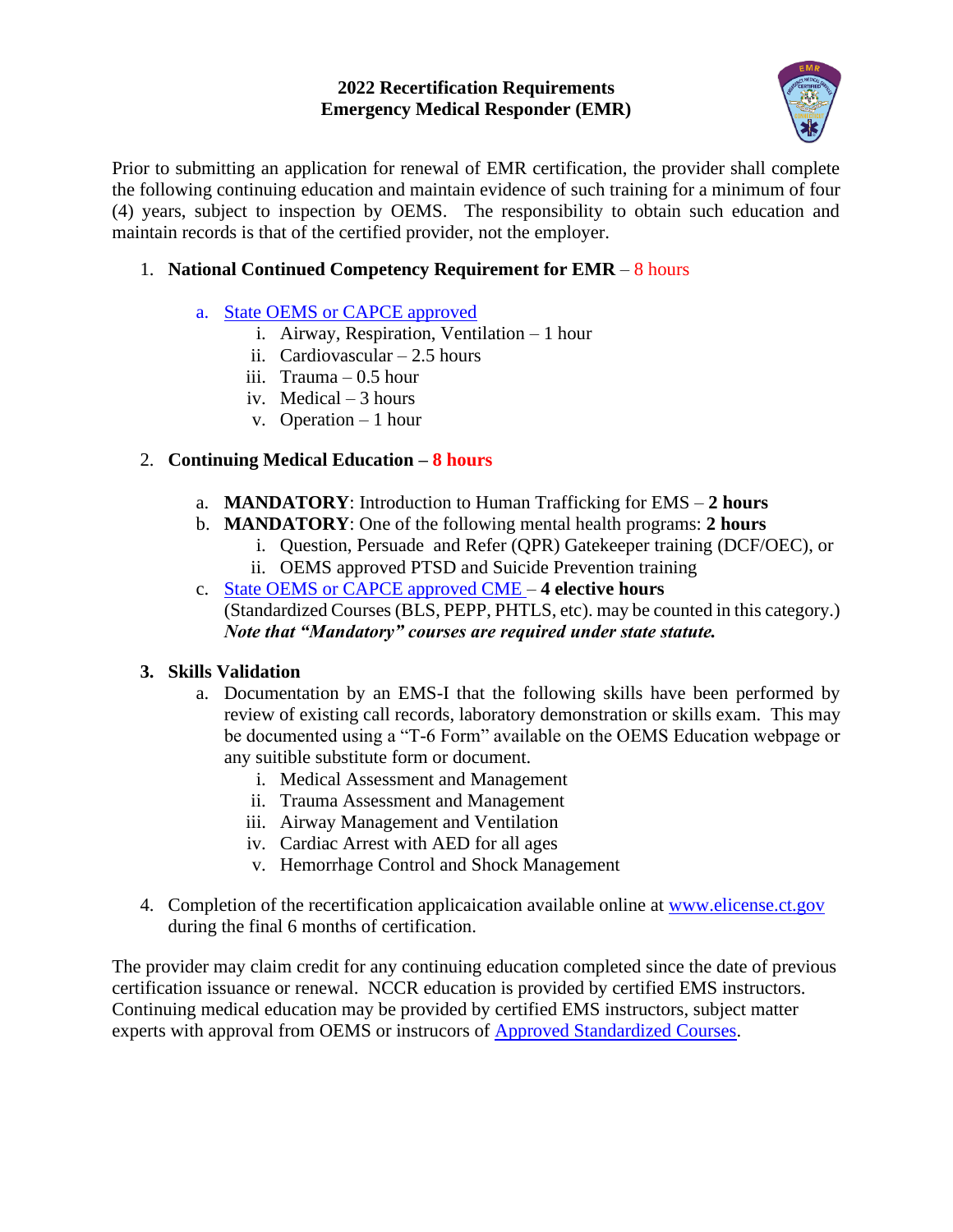### **2022 Recertification Requirements Emergency Medical Technician (EMT)**



Prior to submitting an application for renewal of EMT certification, the provider shall complete the following continuing education and maintain evidence of such training for a minimum of four (4) years, subject to inspection by OEMS. The responsibility to obtain such education and maintain records is that of the certified provider, not the employer.

# 1. **National Continued Competency Requirement for EMT** – **20 hours**

- a. [State OEMS or CAPCE approved](https://dphsubmissions.ct.gov/EMSSystems/ApprovedEMSEducation) 
	- i. Airway, Respiration, Ventilation 1.5 hours
	- ii. Cardiovascular 6 hours
	- iii. Trauma 1.5 hours
	- iv. Medical 6 hours
	- v. Operation 5 hours

### 2. **Continuing Medical Education – 20 hours**

- a. **MANDATORY**: Introduction to Human Trafficking for EMS **2 hours**
- b. **MANDATORY**: One of the following mental health programs: **2 hours**
	- i. Question, Persuade and Refer (QPR) Gatekeeper training (DCF/OEC), or
	- ii. OEMS approved PTSD and Suicide Prevention training
- c. [State OEMS or CAPCE approved CME –](https://dphsubmissions.ct.gov/EMSSystems/ApprovedEMSEducation) **16 elective hours** (Standardized Courses (BLS, PEPP, PHTLS, etc). may be counted in this category.) *Note that "Mandatory" courses are required under state statute.*

### **3. Skills Validation**

- a. Documentation by an EMS-I that the following skills have been performed by review of existing call records, laboratory demonstration or skills exam. This may be documented using a "T-6 Form" available on the OEMS Education webpage or any suitible substitute form or document.
	- i. Medical Assessment and Management
	- ii. Trauma Assessment and Management
	- iii. Airway Management and Ventilation
	- iv. Cardiac Arrest with AED for all ages
	- v. Hemorrhage Control and Shock Management
	- vi. Spinal Motion Restriction
	- vii. Splinting, Simple and Traction
- 4. Completion of the recertification applicaication available online at [www.elicense.ct.gov](http://www.elicense.ct.gov/) during the final 6 months of certification.

The provider may claim credit for any continuing education completed since the date of previous certification issuance or renewal. NCCR education is provided by certified EMS instructors. Continuing medical education may be provided by certified EMS instructors, subject matter experts with approval from OEMS or instrucors of [Approved Standardized Courses.](https://portal.ct.gov/-/media/Departments-and-Agencies/DPH/dph/ems/pdf/Training/Course-Listing/2019/F4-Standardized-EMS-CE-Courses.pdf?la=en)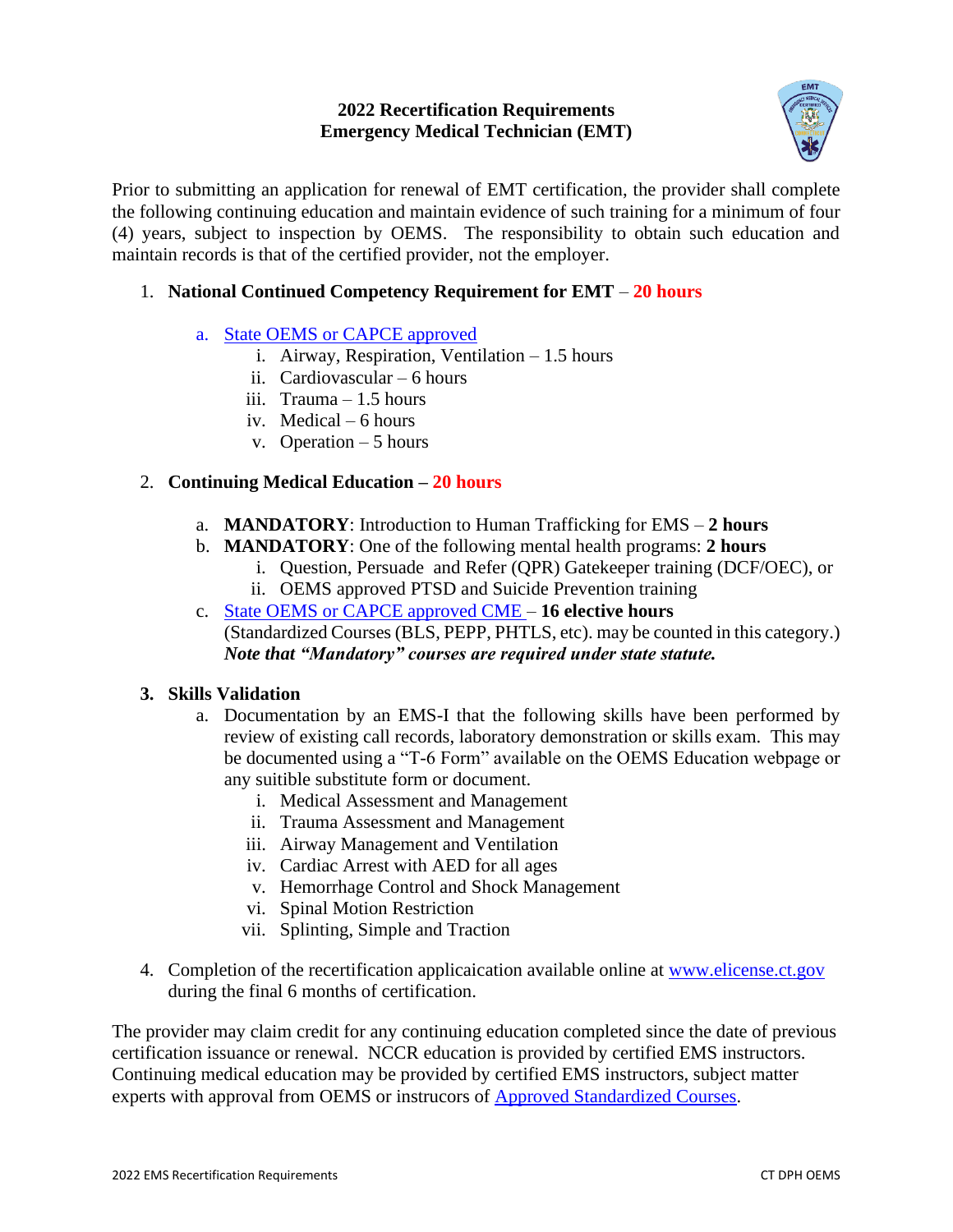# **2022 Recertification Requirements Advanced Emergency Medical Technician (AEMT)**



Prior to submitting an application for renewal of AEMT certification, the provider shall complete the following continuing education and maintain evidence of such training for a minimum of four (4) years, subject to inspection by OEMS. The responsibility to obtain such education and maintain records is that of the certified provider, not the employer.

# 1. **National Continued Competency Requirement for AEMT** – **25 hours**

- a. [State OEMS or CAPCE approved](https://dphsubmissions.ct.gov/EMSSystems/ApprovedEMSEducation)
	- i. Airway, Respiration, Ventilation 2.5 hours
	- ii. Cardiovascular 7 hours
	- iii. Trauma 3 hours
	- iv. Medical 7.5 hours
	- v. Operation 5 hours

### 2. **Continuing Medical Education – 25 hours**

- a. **MANDATORY**: Introduction to Human Trafficking for EMS **2 hours**
- b. **MANDATORY**: One of the following mental health programs: **2 hours**
	- i. Question, Persuade and Refer (QPR) Gatekeeper training (DCF/OEC), or
	- ii. OEMS approved PTSD and Suicide Prevention training
- c. [State OEMS or CAPCE approved CME –](https://dphsubmissions.ct.gov/EMSSystems/ApprovedEMSEducation) **21 elective hours** (Standardized Courses (BLS, PEPP, PHTLS, etc). may be counted in this category.) *Note that "Mandatory" courses are required under state statute.*

### **3. Skills Validation**

- a. Documentation by a **physician medical director** that the following skills have been performed by review of existing call records, laboratory demonstration or skills exam. This may be documented using a "T-6 Form" available on the OEMS Education webpage or any suitible substitute form or document.
	- i. Medical Assessment and Management
	- ii. Trauma Assessment and Management
	- iii. Airway Management and Ventilation
	- iv. Cardiac Arrest with AED for all ages
	- v. Hemorrhage Control and Shock Management
	- vi. Spinal Motion Restriction
	- vii. Splinting, Simple and Traction
	- viii. IV/IO Therapy
	- ix. IV/IO Medication Administration
	- x. Advanced Airway Devices
	- xi. Advanced Cardiac Care (megacode, etc)
- 4. Completion of the recertification applicaication available online at [www.elicense.ct.gov](http://www.elicense.ct.gov/) during the final 6 months of certification.

The provider may claim credit for any continuing education completed since the date of previous certification issuance or renewal. NCCR education is provided by certified EMS instructors. Continuing medical education may be provided by certified EMS instructors, subject matter experts with approval from OEMS or instrucors of [Approved Standardized Courses.](https://portal.ct.gov/-/media/Departments-and-Agencies/DPH/dph/ems/pdf/Training/Course-Listing/2019/F4-Standardized-EMS-CE-Courses.pdf?la=en)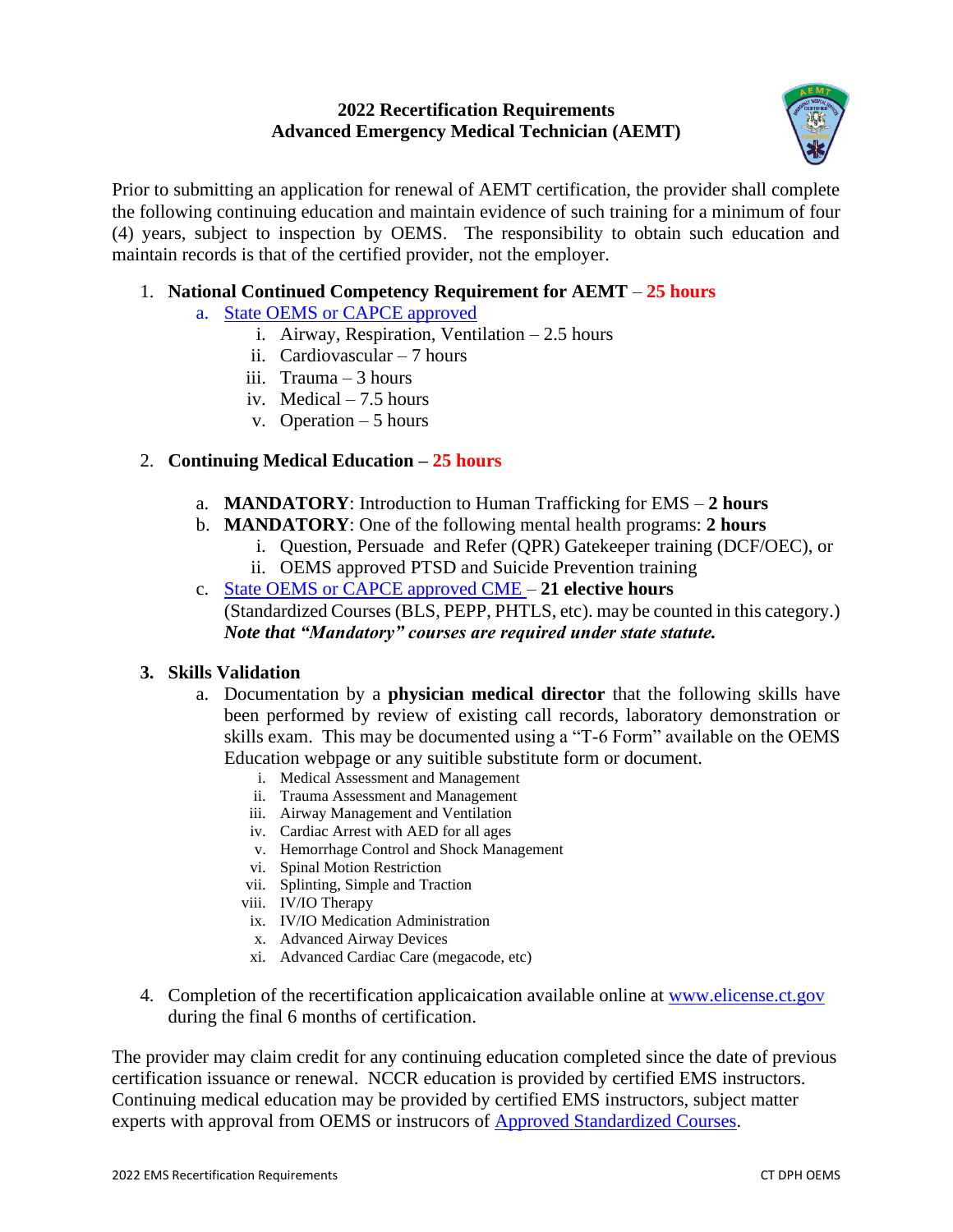### **2022 Paramedic License Renewal**

In Connecticut, paramedics hold a license, not a certification. No specific continuing education is required. Paramedic who are employed in a EMS setting must complete the Human Trafficking for EMS training offered by DCF and many EMS educators.

For information on maintaining NREMT NRP certification, refer to the [NREMT website.](https://www.nremt.org/paramedic/recertification)

*Licensed paramedics must still renew their license anually and pay the statutoty fee in order to practice in Connecticut. NREMT certification alone is not sufficient.*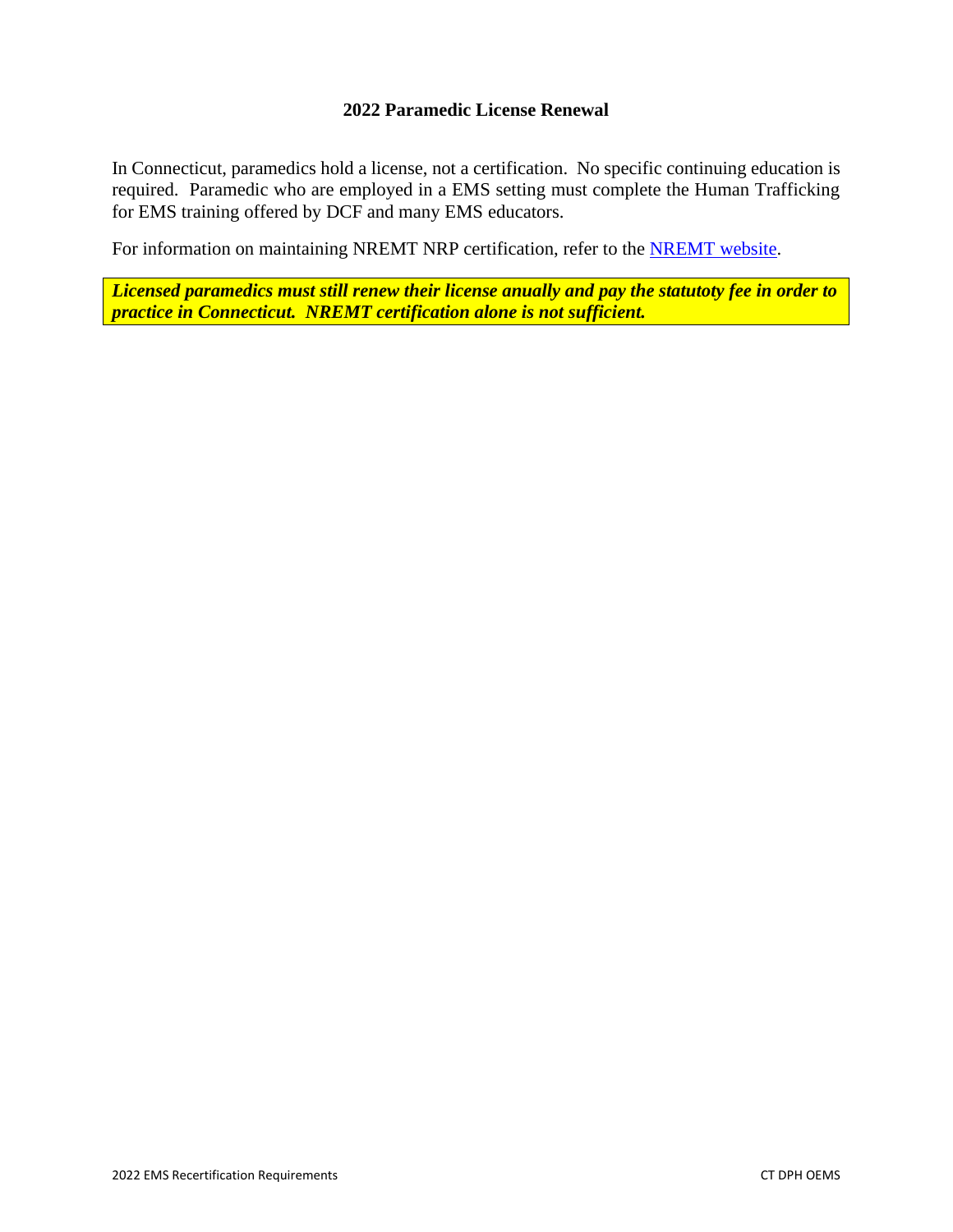- **1. How far back may an applicant look to count CME credits?**
	- a. CME credits may be counted during the prior certification cycle. They may include credits approved by CAPCE, DPH or another state or EMS authority.
- **2. Does an applicant need to create an account on NREMT.org?**
	- a. Applicants who do not have an active NREMT certification or account do not need to create an account.
	- b. Current NREMT certified personnel may use their NREMT.org account to track continuing education requirements.
- **3. Is continuing education from other states acceptable?**
	- a. Yes Continuing education is acceptable from any state if it is approved by the state or local EMS authority or by CAPCE.
- **4. How does an applicant for renewal demonstrate compliance with CME requirements?**
	- a. An applicant shall maintain records, paper or digital, including certificates or letters of completion, for at least four (4) years, subject to inspection by OEMS.
	- b. The applicant shall keep such records and produce them if requested to do so by OEMS.
- **5. How can an applicant be sure that the course they attend is approved for EMS providers?**
	- a. In-state programs are approved by OEMS, and have an approval number. Ask your instructor for this number and check it online at the [EMS Education Page u](https://portal.ct.gov/DPH/Emergency-Medical-Services/EMS/OEMS---EMS-Education-and-Training)nder "Approved EMS Continuing Education."
	- b. Programs in other states will have approval from the EMS authority having jurisdiction. This may be a state approval, regional or county approval, or medical director approval. c. Nationally provided programs may have [CAPCE approval.](http://www.capce.org/)
- **6. Is there a test for renewal of a certification?**
	- a. No refresher exams are no longer required and are not available.
- **7. What happens after 90 days beyond expiration?**
	- a. A certified provider may no longer practice after the 90-day period
- **8. Are paramedics required to complete continuing education to maintain their State of Connecticut license to practice?**
	- a. No however both medical direction and the NREMT will require CME for renewal.
- **9. Why are there new requirements for Human Trafficking and PTSD/Suicide Prevention training?**
	- a. Public acts 21-46 and 21-103 passed during the 2021 legislative session require this training. It is included in the Local/State requirement and does NOT add required hours to any level of provider.